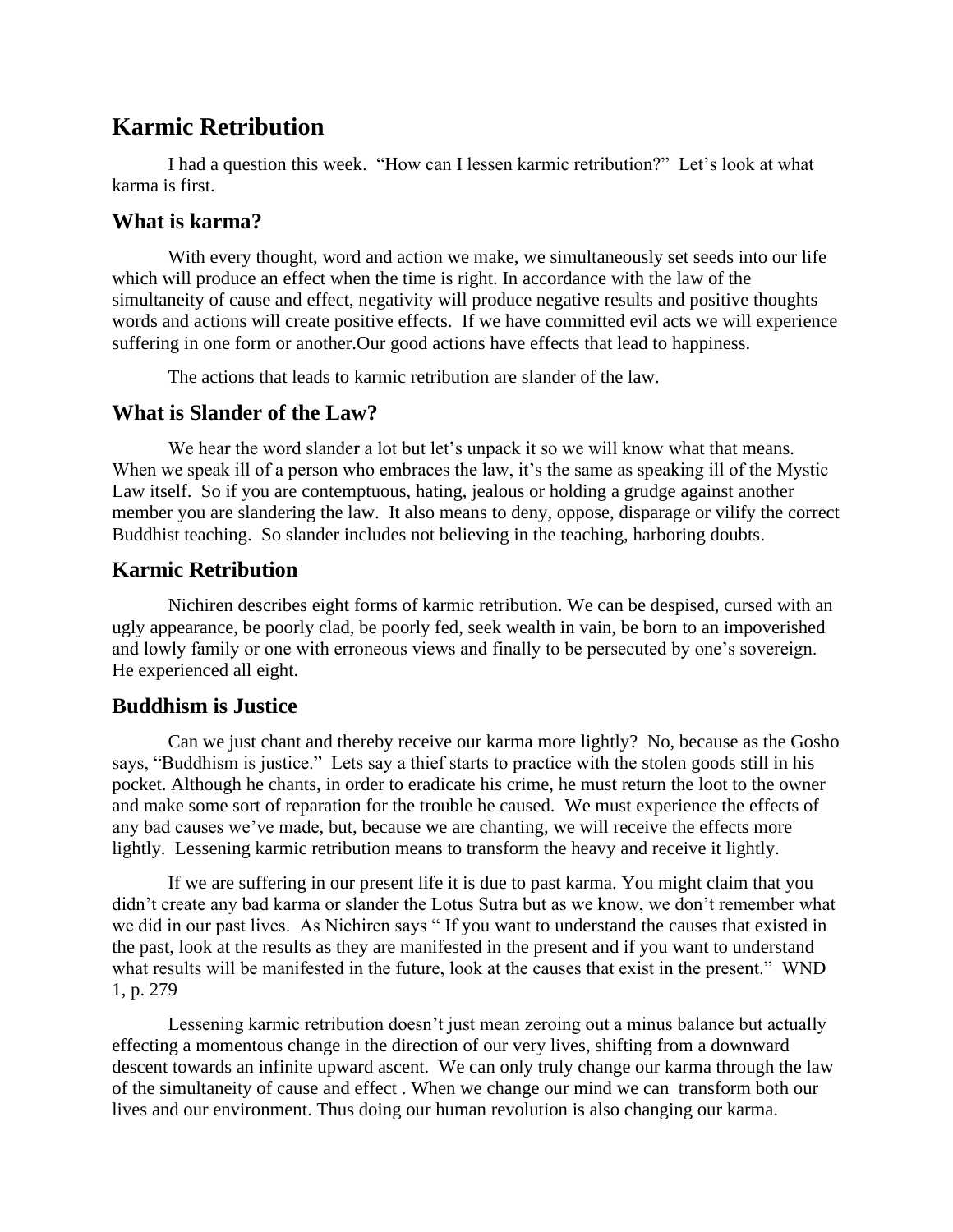When we face obstacles, we must practice earnestly and direct ourselves towards increasing our faith and eliminating disbelief doubt and slander. When we triumph over the slander of disbelief, doubt and the desire to quit , then we will receive the effect. The Mystic Law rises in our hearts and Buddhahood wells forth. When we reveal that inner Buddhahood, we can surmount all obstacles.

Sit in front of the Gohonzon and make a commitment to change and act on ideas that come to you. Then devote yourself to activities, sharing Buddhism with others and supporting their practice

In order to redress slander of the law you must do the opposite, praise the law and teach it to others by introducing others to the practice.. When you do these two things, you can overcome karmic effects and change your destiny.

When you start introducing people to the practice and protect the law then you receive great blessings and benefit. Karma, that could have troubled you for many lifetimes, can be transformed.

# **Challenge Karma and Strengthen Your Faith**

The process of confronting and challenging our karma, enables us to polish and strengthen our faith. If we are irresolute, we crumble but if we maintain a firm resolve, we become pure gold. Defeat for a Buddhist lies not in encountering difficulties but rather not challenging them.

#### **Half Hearted Practice Can't Change Karma**

When changing karma you want to double down and go all out with your practice. Half hearted practice cannot alter the realm of karma. Attaining Buddhahood means to transform your karma through challenging difficult obstacles.

#### Summary:

We discussed the fact that through our practice we can lessen karmic retribution and receive it lightly. Bad karma is caused by past evil acts and by slandering the law.

Slander means to speak badly of other practitioners or to vilify the Law itself.

We looked at the eight types of karmic retribution.

Finally we looked at what we can do to lessen karmic retribution.

- 1. Resolve to change your karma and make changes in your life.
- 2. Challenge your obstacles.
- 3. Chant earnestly and with resolve: half hearted chanting won't change karma.
- 4. Praise the law and teach it to others.
- 5. Do your human revolution.

#### Related URL's

How to Master Barriers to Human Revolution <https://wp.me/p3V1J9-Xh>